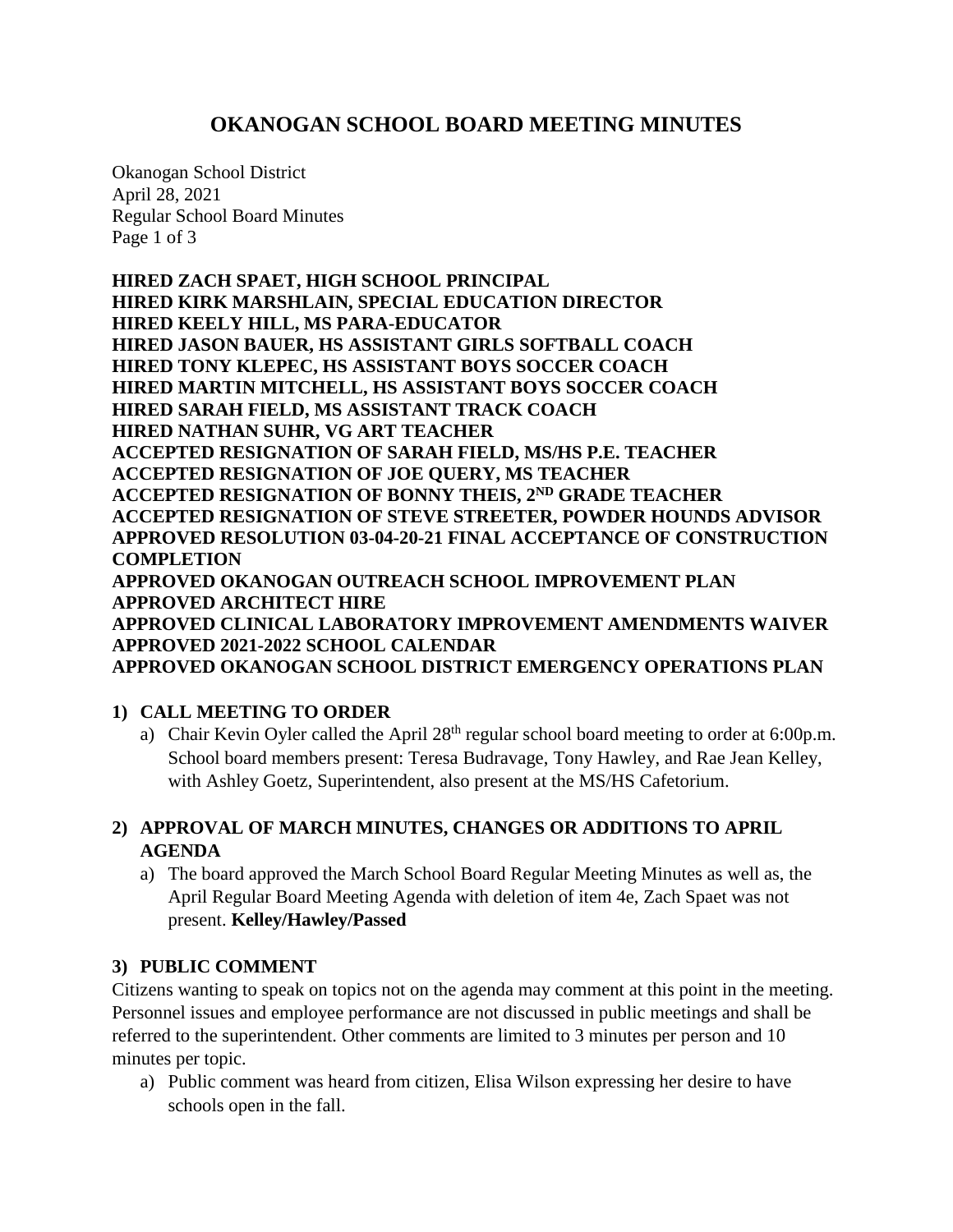Okanogan School District April 28, 2021 Regular School Board Minutes Page 2 of 3

# **4) APPROVE CONSENT AGENDA**

The board approved the Consent Agenda, which consisted of the following:

- a) Hired Zach Spaet, High School Principal; Kirk Marshlain, Special Education Director; Keely Hill, MS Para-educator; Jason Bauer, HS Assistant Girls Softball Coach; Tony Klepec, HS Assistant Boys Soccer Coach; Martin Mitchell, HS Assistant Boys Soccer Coach; Sarah Field, MS Assistant Track Coach; Nathan Suhr, VG Art Teacher.
- b) Accepted the resignations of Sarah Field, MS/HS P.E. Teacher; Joe Query, MS Teacher; Bonny Theis, 2<sup>nd</sup> Grade Teacher; and Steve Streeter, Powder Hounds Advisor.
- c) April warrants (251542 through 251543 totaling \$3,331.25 and 251544 through 251634 totaling \$146,856.74)
- d) April payroll totaling \$1,048,717.11.
- e) April student count.

#### **Hawley/Budravage/Passed**

#### **5) APPROVED RESOLUTION 03-04-20-21 FINAL ACCEPTANCE OF CONSTRCUTION COMPLETION**

The board approved the construction completion resolution for the Virginia Grainger playground upgrade project. This project included funds from the Healthy Kids, Healthy Schools grant obtained by the district. **Kelley/Hawley/Passed**

## **6) APPROVED OKANOGAN OUTREACH SCHOOL IMPROVEMENT PLAN**

The board approved the school improvement plan for the Okanogan Outreach School for the 2021-2022 school year. **Hawley/Kelley/Passed**

## **7) APPROVED ARCHITECT HIRE**

Loofburrow Wetch Architects out of Yakima, Washington were approved as the district's architect firm to plan and oversee upcoming capital projects. **Kelley/Budravage/Passed**

#### **8) APPROVED CLINICAL LABORATORY IMPROVEMENT AMENDMENTS (CLIA) WAIVER**

The CLIA waiver will allow the district to use COVID antigen testing for our wrestling athletes as required by the state and WIAA for participation. **Budravage/Kelley/Passed**

## **9) APPROVED 2021-2022 SCHOOL CALENDAR**

The 2021-2022 school calendar was approved. The district is planning for students to return five days per week on a regular schedule beginning on September 2, 2021.

#### **Budravage/Hawley/Passed**